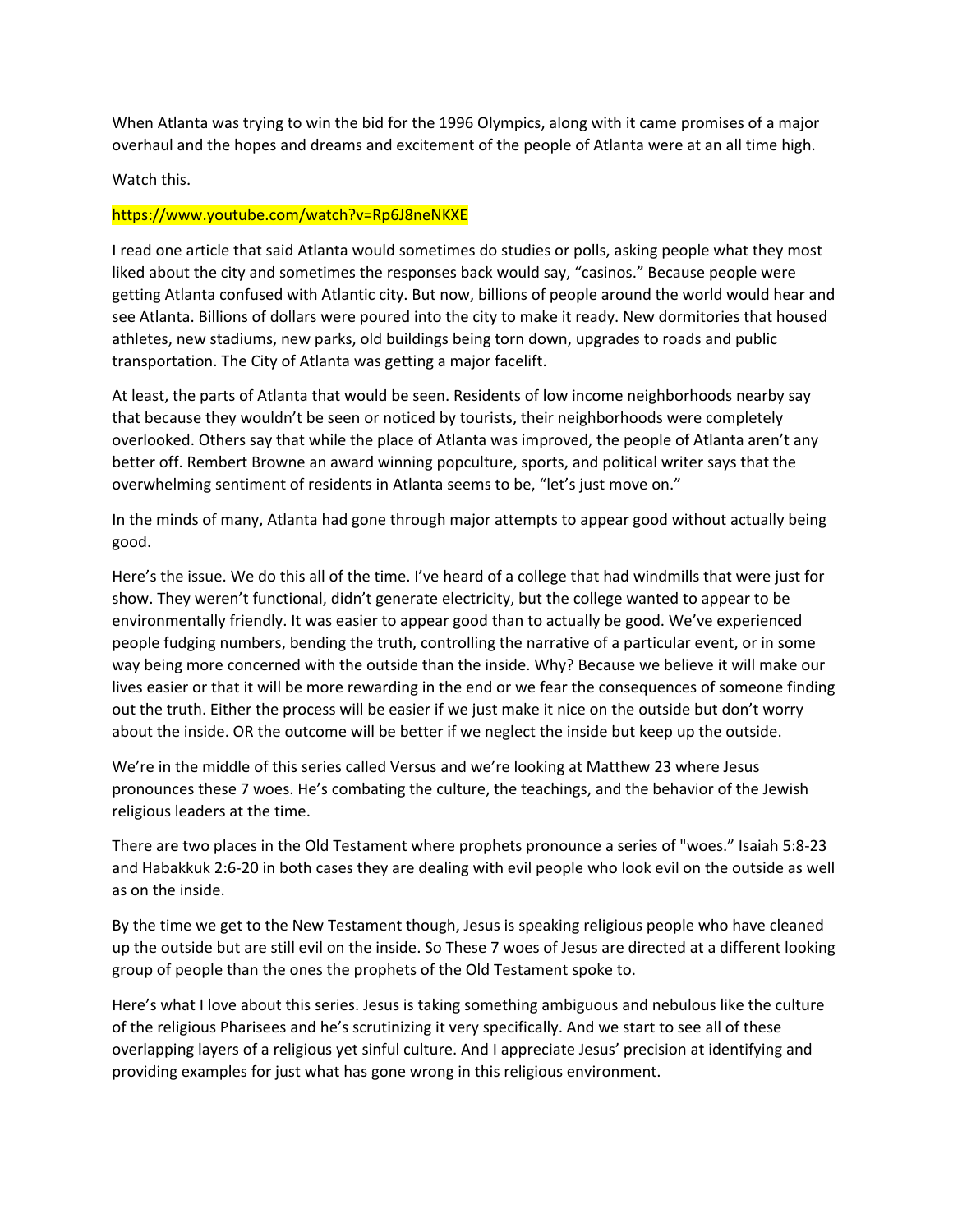So it's forced us as a church to look at these things like "Hypocrisy" and to think about it the way Jesus was thinking about it. We looked at a term like "Self Righteousness" and we broke it down and saw how that was different from hypocrisy. And last week Kory undertook the task of figuring out just what Jesus was talking about when He mentioned "weightier matters of the law."

If you missed a week, it's all online at waiteparkchurch.org

This week we see that all of these things – Hypocrisy, Self-Righteousness, and missing the forest for the trees, they all create this sort of Outside-In Religion. This culture where appearing good takes precedence over actually being good.

Here's the truth from todays passage that I want us to explore:

## Appearing Good is More Costly Than Being Good.

Say that with me right now:

## Appearing Good is More Costly Than Being Good.

I think that's easy to say. I also think it's easy to say that we believe it. But let's be a little more specific.

- Which is more costly
	- $\circ$  to hide the fact that you look at porn
	- o or tell someone about it, seek accountability, and address it?
- Which is more costly
	- o to continue using alcohol to self-medicate?
	- o Or to admit that you have a problem and seek help from others?
- Which is more costly
	- o to ignore your need for marriage counseling and reconciliation?
	- o Or to commit to rekindling your love and affection?
- Which is more costly
	- o to harbor bitterness against someone else
	- o Or to address your hurt and pursue forgiveness?
- Which is more costly?
	- o to continue having premarital sex
	- $\circ$  Or to tell your boyfriend or girlfriend that that can't be a part of your relationship anymore and create healthy boundaries?
- Which is more costly?
	- o to gossip and slander?
	- $\circ$  Or to admit that you enjoy those sins, seek accountability, and fast from saying negative things about others?
- Which is more costly
	- $\circ$  to continue a habit of occasional lies and stretching the truth and making yourself look better?
	- $\circ$  Or to be committed to speaking the truth, and correct yourself when you say something false?
- Which is more costly?
	- o To keep dating that boy or girl that draws you further from faith?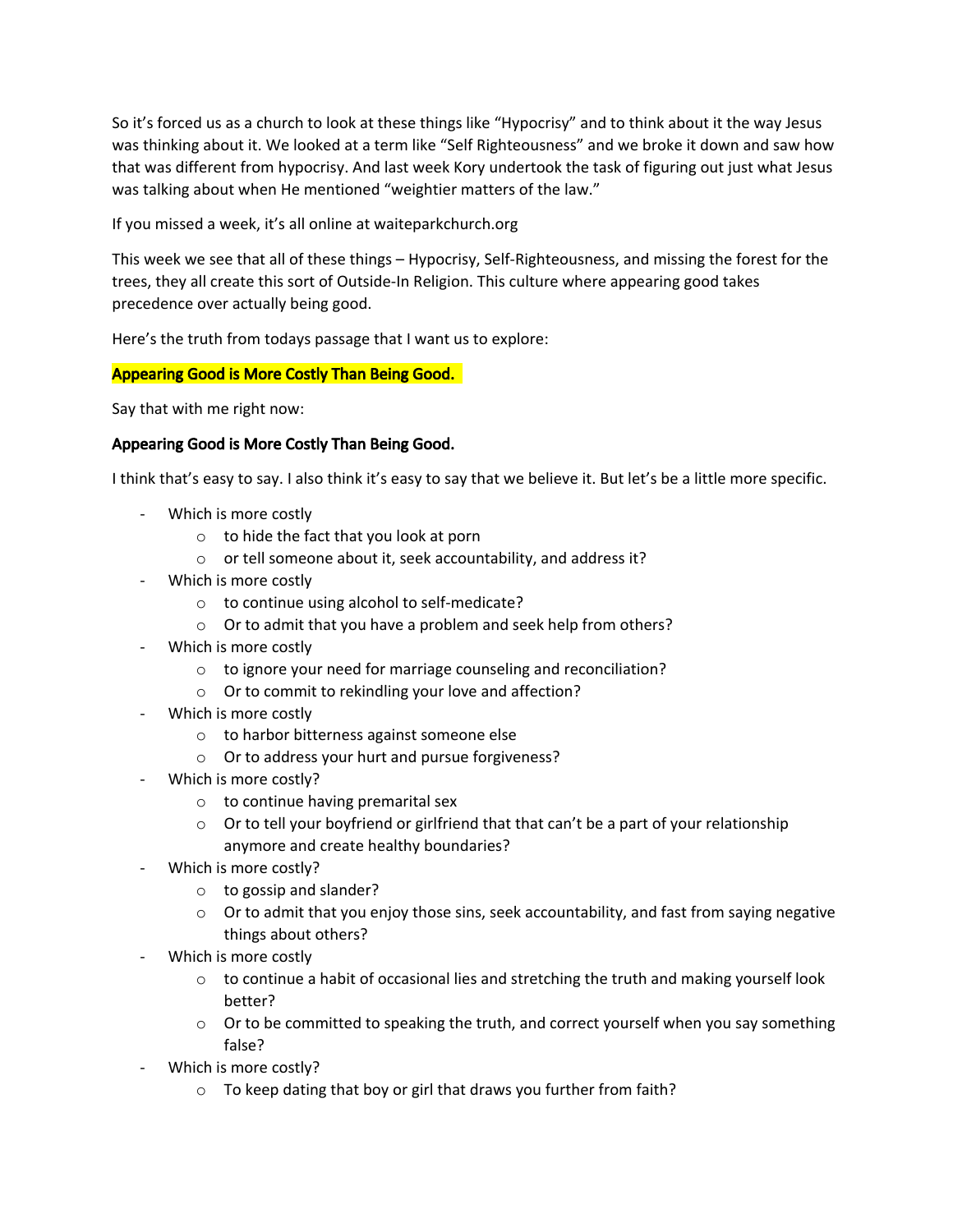## o Or to end that relationship?

Let's take a moment to pray and ask God to reveal our sins to us. Because it's so easy for us to overlook or forget about our own sin.

*Pray*

# Now here's the question. Are we really willing to believe that **Appearing Good Is More Costly Than** Being Good?

Let's look at what Jesus has to say about this from Matthew 23:25-28

25 "Woe to you, teachers of the law and Pharisees, you hypocrites! You clean the outside of the cup and dish, but inside they are full of greed and self-indulgence. 26 Blind Pharisee! First clean the inside of the cup and dish, and then the outside also will be clean.

27 "Woe to you, teachers of the law and Pharisees, you hypocrites! You are like whitewashed tombs, which look beautiful on the outside but on the inside are full of the bones of the dead and everything unclean. 28 In the same way, on the outside you appear to people as righteous but on the inside you are full of hypocrisy and wickedness.

So Jesus gives these two metaphors for explaining the Outside-In religion of the Pharisees. He knows it's their practice to clean cups and dishes before eating or drinking and this again wasn't law but it was their man-made customs and traditions.

Think about what it would be like to only ever clean the outside of your cup. Or better yet what would it be like to have this cup (hawk a loogie in it) and then fill it with your favorite drink? If I wiped off the outside, would it do any good?

I'll do you one better though. Because you guys are Christians right? You're a new creation. You're a new wineskin. And you're filled with the Holy Spirit – a new wine. Should I spit in it? Should we be okay with the inside being dirty?

Or better yet think for a moment what it would look like to be diagnosed with cancer and to be totally convinced that the remedy was to take baths and use moisturizers.

The Church Father Origen says (and I'm paraphrasing here) that a Christ follower who isn't aware of his own sin is like someone who visited a doctor but the doctor just sewed up an infected wound. You're just treating the outside but the inside is still festering.

So you see, this is a costly mistake. Jesus says, "woe to you." It's an expression of deep grief and sorrow. For Jesus, Appearing Good is undeniably More Costly Than Being Good.

Jesus goes on to talk about these white washed tombs. The Jews would use a lime mixture or something to bleach their tombs. They appear clean and pretty on the outside but inside is a foul smelling, decomposing corpse. On the outside the look clean and pure but they're far from it. The inside is dead.

So let's talk for a moment about

## The Cost of Appearing Good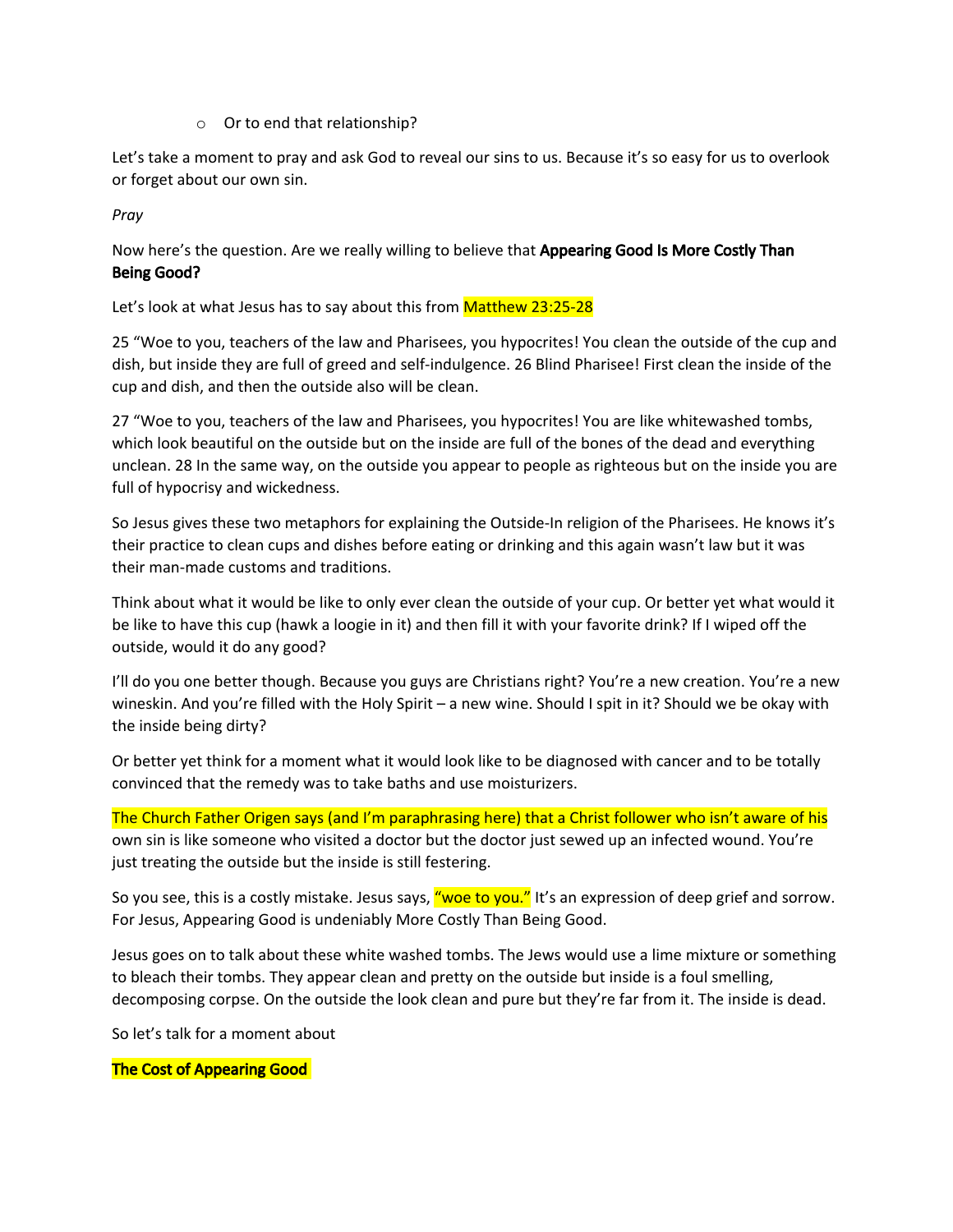I think there are so many directions we can take this in and rather than just looking at my own experiences or picking and choosing things that make sense, I think it makes even more sense to limit ourselves to this text that we're studying.

## 1.) *We Become Delusional*

Read Matthew 23:29-32 with me.

<sup>29</sup> "Woe to you, teachers of the law and Pharisees, you hypocrites! You build tombs for the prophets and decorate the graves of the righteous.<sup>30</sup> And you say, 'If we had lived in the days of our ancestors, we would not have taken part with them in shedding the blood of the prophets.'<sup>31</sup> So you testify against yourselves that you are the descendants of those who murdered the prophets. <sup>32</sup> Go ahead, then, and complete what your ancestors started!

Jesus says that the Pharisees like to think of themselves as better than their ancestors. They falsely imagine that they'd behave differently than their ancestors did. They've cleaned the outside. Like we said before, the Prophets of the Old Testament pronounced woes on people who looked evil and did evil. In this passage, Jesus is talking to religious people who look good.

When we focus on the outside, it's easy for us to deceive not only others but we also begin to deceive ourselves. And this is so dangerous because I'm not sure how to wake someone up to this. People who continue to do evil and know they're doing evil are so much better off than people who continue to do evil and think they're doing good.

And eventually, the more that we hide our sin, the more that we pick and choose other things to focus on, right? We say oh "this isn't what makes a person bad, this thing over here is what makes a person bad." We lose our ability to see ourselves clearly.

We hosted a Q Commons event here the other day and the first speaker, his name was, David Brooks, mentioned that – and I liked this definition of humility because it's got a slightly different twist. He said, "humility is being able to look at yourself from the outside." It's not that we're always outwardly focused or that we never pay attention to ourselves but it's that we're able to see ourselves from God's perspective.

Appearing Good will cost us the ability to see ourselves clearly.

# *We Become Blind to Our Sin*

The Pharisees in this passage have allowed the appearance of good to dictate their lives. So in verse 5 we find out that everything they do is done for people to see. That motivation to appear to be good has totally overwhelmed their lives.

**<sup>5</sup>** "Everything they do is done for people to see: They make their phylacteries wide and the tassels on their garments long; <sup>e</sup>they love the place of honor at banquets and the most important seats in the synagogues; **<sup>7</sup>** they love to be greeted with respect in the marketplaces and to be called 'Rabbi' by others.

Think about this in your own life for a moment. Are you motivated by your appearance? Is there a hint of this in your life? Do you need titles and honor? When you do a good deed do you need others to know about it? Are you quick to tell others or to find an excuse to post your good deed on social media?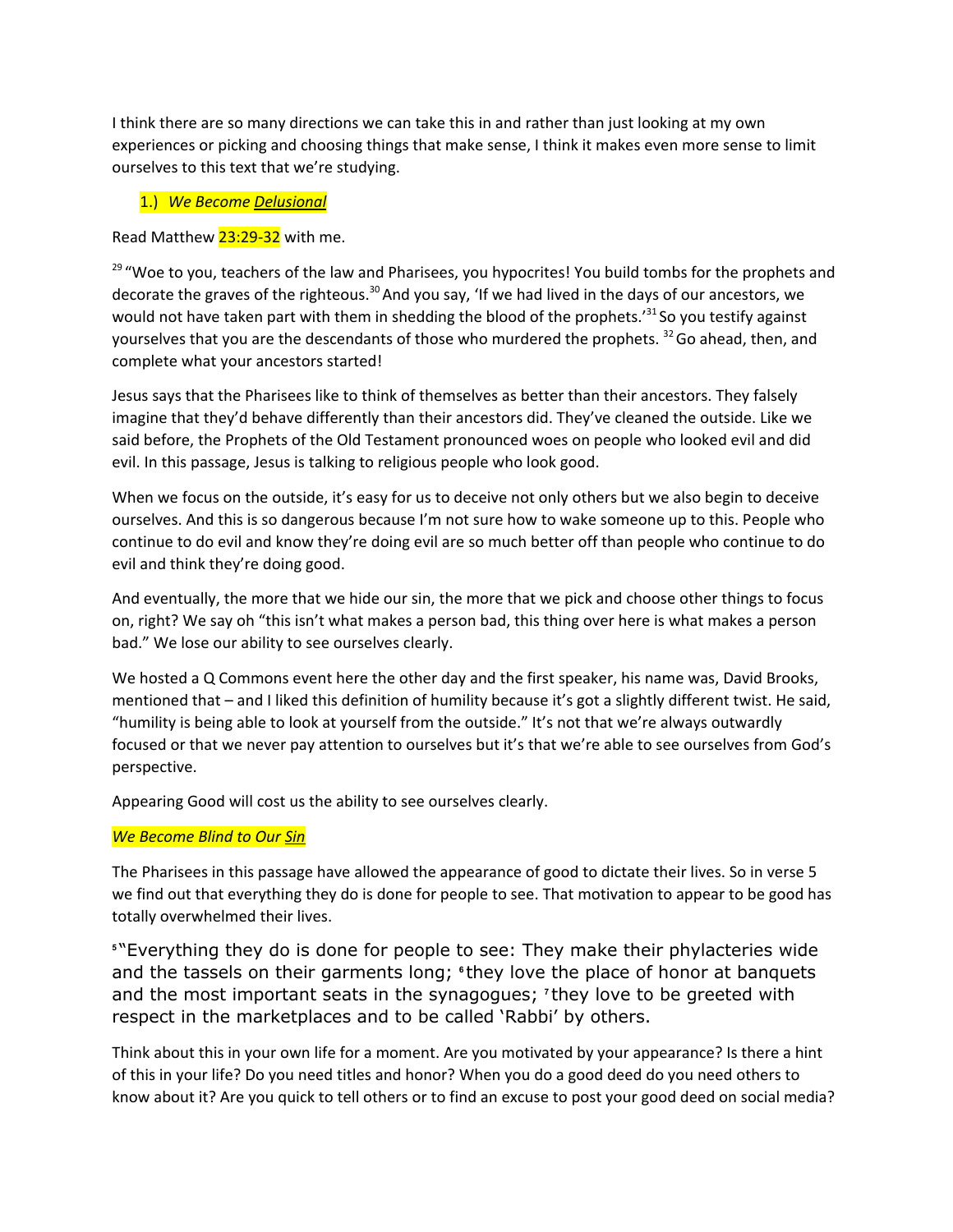Do you get hurt when you don't get credit for something you did? How does appearance dictate your life? And is it a warning sign that you're focused on the wrong things?

In 25 and 28, where Jesus calls the Pharisees a white washed tomb he says four things that they're filled with. He says they're full of greed, they're full of self-indulgence, they're full of hypocrisy and wickedness. You can see just how many of those sins that Jesus names are self-focused, they've come out of being preoccupied with appearing good.

The Bible has a lot to say about the consequences of sin.

- Sin makes our prayers less effective
- Sin distances us from God's presence
- Sin hurts our community
- Sin causes us to lose our assurance of God's favor (mention Job)

### I've heard it said before that

"SIN TAKES YOU FURTHER THAN YOU WANT TO GO, KEEPS YOU LONGER THAN YOU WANT TO STAY, AND COSTS YOU MORE THAN YOU WANT TO PAY."

*We Become a Bad Example (23:3b, 13-15,*

When Jesus uses the metaphor of whitewashed tombs, he's saying two things. The first, we said is that the Pharisees look clean but they're really dead and rotting and unclean.

On the other hand Jesus knows the reason that his culture whitewashes tombs. It's to make them more visible so that people won't accidentally come into contact with them and become unclean. Whitewashed tombs are a sort of caution tape. It's why in another passage Jesus calls the Pharisees "unmarked graves which people walk over without knowing it."

Jesus is telling the Pharisees that by appearing Good but not being good it's not just costly for themselves, it's also costly for others.

When we care more about appearing to be good then we do about actually being good, we're in no condition to do ministry. I'm not just talking about formal ministry. I'm talking about being a godly friend, a godly parent, a godly spouse, a godly neighbor, and co-worker. Appearing good costs us our ability to do the work of God's kingdom.

Jesus begins this whole discourse by saying:

<sup>2</sup> "The teachers of the law and the Pharisees sit in Moses' seat. <sup>3</sup> So you must be careful to do everything they tell you. But do not do what they do, for they do not practice what they preach.

And then later on he says:

15 "Woe to you, teachers of the law and Pharisees, you hypocrites! You travel over land and sea to win a single convert, and when you have succeeded, you make them twice as much a child of hell as you are.

Think for a moment about how New Testament Christians flipped the script. They were willing to show their flaws and sins and failures in order to bring God glory and help others to learn from their example. Even though they were the leaders of this fledgling religion, they trusted in the teachings of Jesus and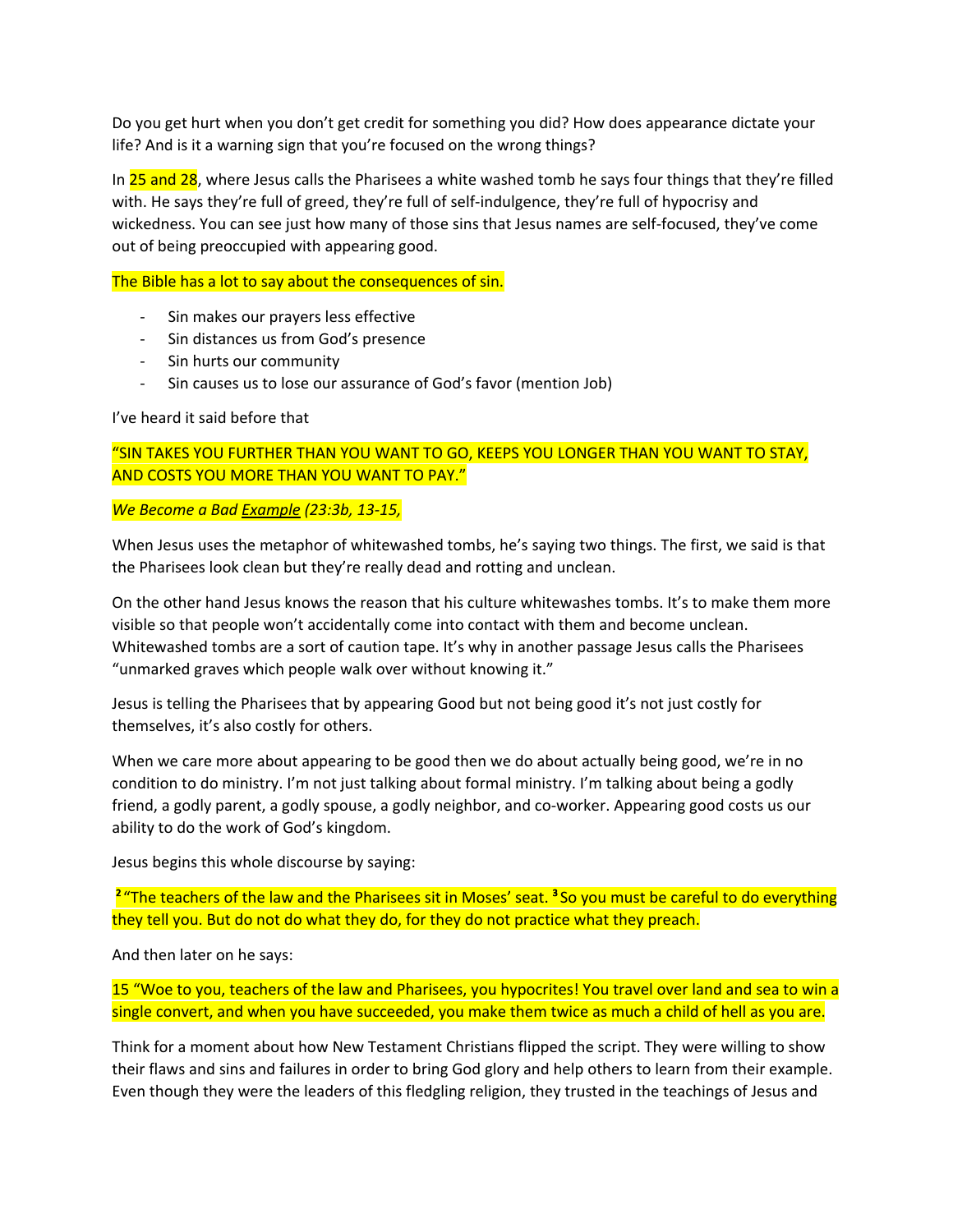the power of God. They didn't hide behind false reputations. They didn't place themselves on untouchable pedestals. We learn early on that the disciples were people that struggled with pride, with understanding Jesus' teachings, they deserted Jesus in his time of need, Peter denied Jesus three times. Paul calls himself the chief of sinners. And how do we know this? Because the disciples were willing to portray themselves this way in their own writings. Luke details a falling out that takes place between Paul and Barnabas and Paul writes to the church about a time when he had to rebuke Peter to his face. These weren't perfect people. They were people who were willing to share their flaws and failures. Yet Paul says on multiple occasions, "imitate me." He knew he was a work in progress and that's what made his example worthwhile. That's what made his example effective.

Here's the bottom line. You can't imitate something that you can't see. You're a bad example if you don't ever let people see you and continue to live behind a façade.

## *We don't find what we're looking for*

"The kingdom of heaven is like treasure hidden in a field. When a man found it, he hid it again, and then *in his joy went and sold all he had and bought that field.*

The kingdom of God is like a beautiful treasure. It's hidden. It takes work to find it. It's costly. But it's worth it.

Appearing Good feels like a shortcut. It take less initial energy. It takes less initial sacrifice. Ultimately though it doesn't lead to the place that you want to go. There's no reward. There's no treasure. Jesus says to the Pharisees in another place, "If you want to do good deeds in order to be seen then fine, you have your reward. You're seen." The Appearance of good turns out to not be a shortcut at all. You can't sidestep the process of being made new. Appearing good only means that you will still be festering and rotting on the inside. The dead will not be found in the Place of Life.

AW Tozer puts it this way:

If you want God to be good to you, you are going to have to be good to His children. You say, "That's not grace." Well, grace gets you into the kingdom of God. That is unmerited favor. But after you are seated at the Father's table He expects to teach you table manners. And He won't let you eat unless you obey the etiquette of the table.

So what does Jesus say to the Pharisees?

They're blind guides. They'll never get to where they're going.

# So what do we do? How do we stop appearing good and start being good? How do we clean the inside of the cup?

### I think the answer is twofold

This isn't the only time that Jesus talks about the outward ceremonial rules of hand washing and dishwashing that the Pharisees had contrasted with the things that God actually cares about. We're going to wrap up today by looking at two other places from scripture. The first is in Matthew 11:15-20.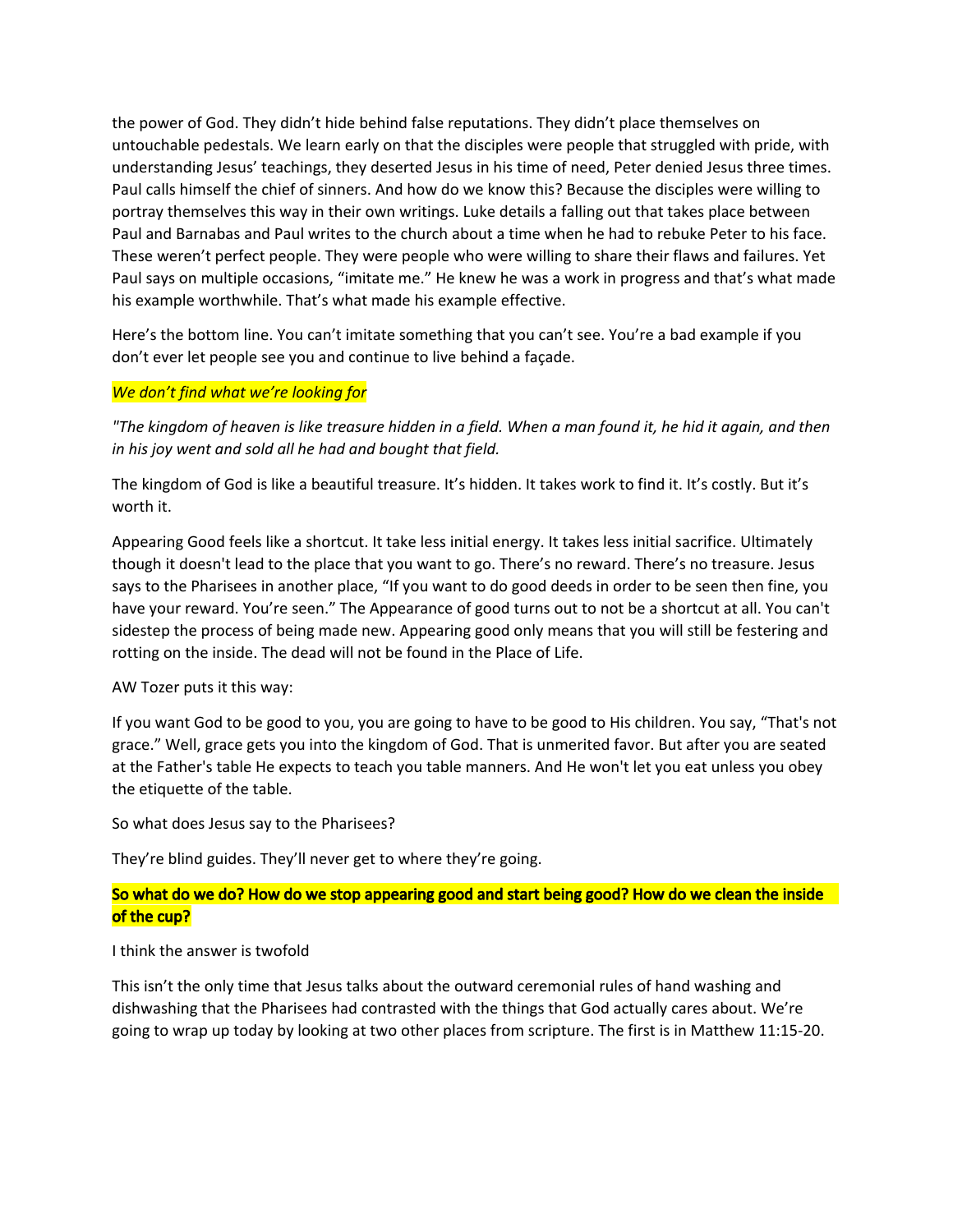At the beginning of this chapter The Pharisees confront Jesus and his disciples about not washing before they eat, according to the tradition of the Pharisees. And there's a parallel passage in Mark of the same event where washing of cups and dishes is explicitly mentioned. And this is what happens shortly after.

<sup>10</sup> Jesus called the crowd to him and said, "Listen and understand.<sup>11</sup> What goes into someone's mouth does not defile them, but what comes out of their mouth, that is what defiles them."

Now let's just pause for a moment and say that Jesus is not giving license to abuse drugs. The New Testament is very clear about God's expectation for Sobermindedness. What Jesus had in mind was ceremonial laws and clean and unclean foods. We see that in Mark 7:19 where the author explicitly says ((In saying this, Jesus declared all foods clean.) and again, that's not a reference to pot brownies, it's a reference to Old Testament dietary laws.

## So this is what happens next:

<sup>12</sup> Then the disciples came to him and asked, "Do you know that the Pharisees were offended when they heard this?"

 $13$  He replied, "Every plant that my heavenly Father has not planted will be pulled up by the roots. <sup>14</sup> Leave them; they are blind guides. If the blind lead the blind, both will fall into a pit." <sup>15</sup> Peter said, "Explain the parable to us."

<sup>16</sup> "Are you still so dull?" Jesus asked them. <sup>17</sup> "Don't you see that whatever enters the mouth goes into the stomach and then out of the body? <sup>18</sup> But the things that come out of a person's mouth come from the heart, and these defile them. <sup>19</sup> For out of the heart come evil thoughts—murder, adultery, sexual immorality, theft, false testimony, slander. <sup>20</sup> These are what defile a person; but eating with unwashed hands does not defile them."

What does Jesus say? Jesus says, it's a heart issue. What comes from a person's heart defiles them.

So the first thing we do is we give our hearts to God. We receive a new heart. We need to be made new. The Bible sees this as a work that can only be done by God. The Old Testament prophesied about a future time when God would do this for His people. This future time unfolds during the ministry of Jesus.

## We read about it in **Ezekiel 36 where God says**

25 I will sprinkle clean water on you, and you shall be clean from all your uncleannesses, and from all your idols I will cleanse you. 26 And I will give you a new heart, and a new spirit I will put within you. And I will remove the heart of stone from your flesh and give you a heart of flesh. 27 And I will put my Spirit within you, and cause you to walk in my statutes and be careful to obey my rules.

The New Testament also refers to this moment of conversion as a circumcision of the heart. Paul says that true Jews aren't Jews physically, they're jews inwardly.

### It comes from Romans 2:29

29 No, a person is a Jew who is one inwardly; and circumcision is circumcision of the heart, by the Spirit, not by the written code. Such a person's praise is not from other people, but from God.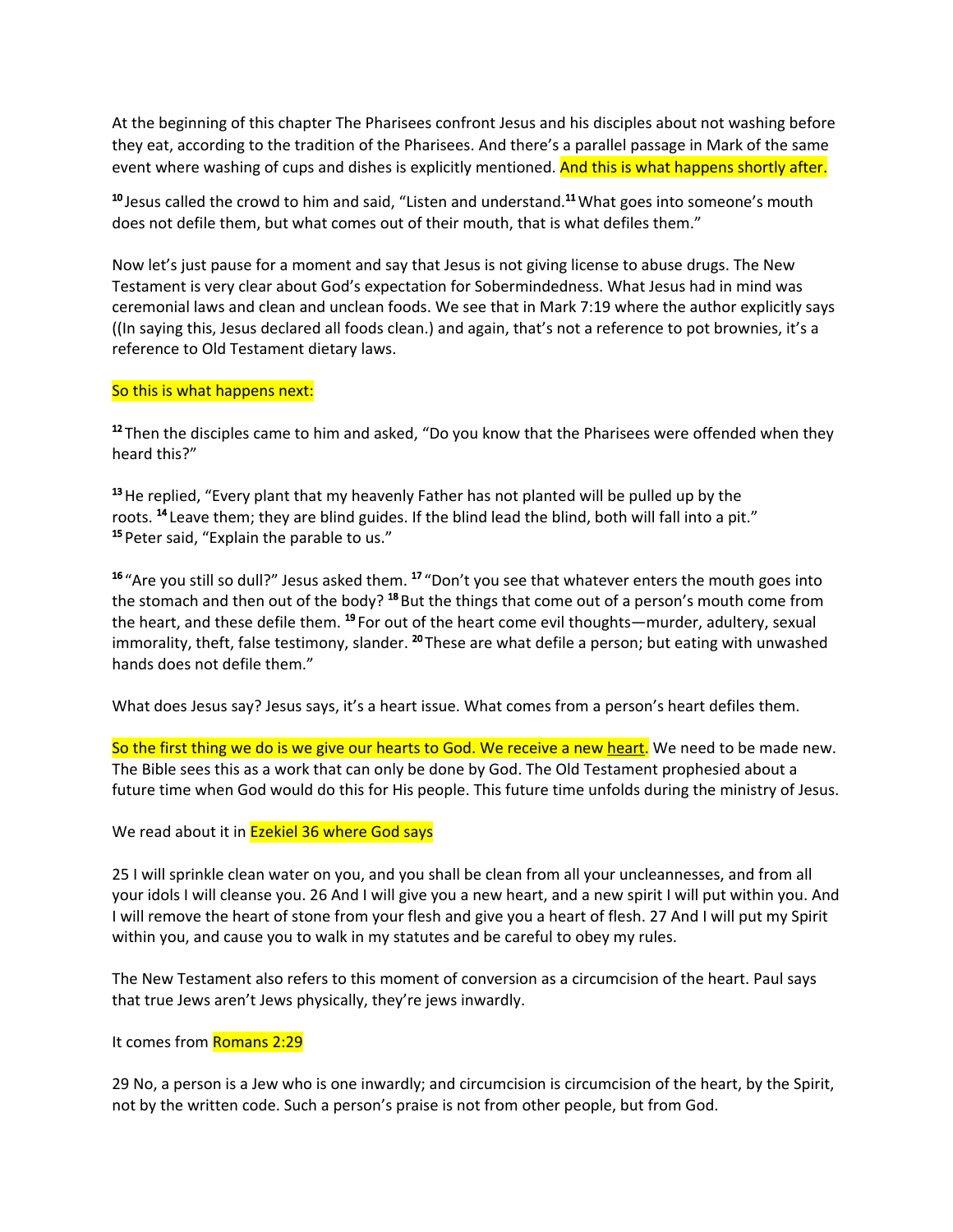Notice how Paul ends it – such a person's praise isn't from other people. He says it's not about outward appearance but rather their praise comes from God.

In Deuteronomy and in Jeremiah God tells the people to circumcise their hearts. To love Him with all their heart and soul.

So very plainly, we're talking about conversion. Submitting yourself to the love and lordship of Jesus Christ. Taking Him to be your Lord and Savior. Turning away from sin and to Jesus.

This is not an easy process. Conversion happens in a moment but it's also a process. We work out our salvation with fear and trembling.

You know there are times in our life when God builds us up. He equips us. He's the potter who is adding on more clay. But there are also times when God takes away. He becomes a sculptor who takes a hammer and a chisel and he knocks this piece off and that piece off.

## C.S. Lewis says it this way

"Imagine yourself as a living house. God comes in to rebuild that house. At first, perhaps, you can understand what He is doing. He is getting the drains right and stopping the leaks in the roof and so on; you knew that those jobs needed doing and so you are not surprised. But presently He starts knocking the house about in a way that hurts abominably and does not seem to make any sense. What on earth is He up to? The explanation is that He is building quite a different house from the one you thought of - throwing out a new wing here, putting on an extra floor there, running up towers, making courtyards. You thought you were being made into a decent little cottage: but He is building a palace. He intends to come and live in it Himself."

This is what it costs to be good. Even though it sounds like a lot, I believe that in the end it's a lot less costly than appearing good and in the end we end up with more than we've lost.

And remember we said the answer is twofold.

The first thing we do is we give our hearts to God at conversion and we're made new. We receive new hearts from God. The second thing that we do is found in Luke 11 and to be honest, it's going to be surprising to you at first. Jesus' words here are hard to see coming.

I want you to look with me at Luke 11

We find out Jesus' prescription to the issue at hand in Luke 11. It's a parallel verse to Matthew 23. You'll see the similarities. Look at verses 39-41

39 Then the Lord said to him, "Now then, you Pharisees clean the outside of the cup and dish, but inside you are full of greed and wickedness. 40 You foolish people! Did not the one who made the outside make the inside also? 41 But now as for what is inside you—be generous to the poor, and everything will be clean for you.

We receive a new heart from God and then we reflect the heart of God. That's the twofold answer.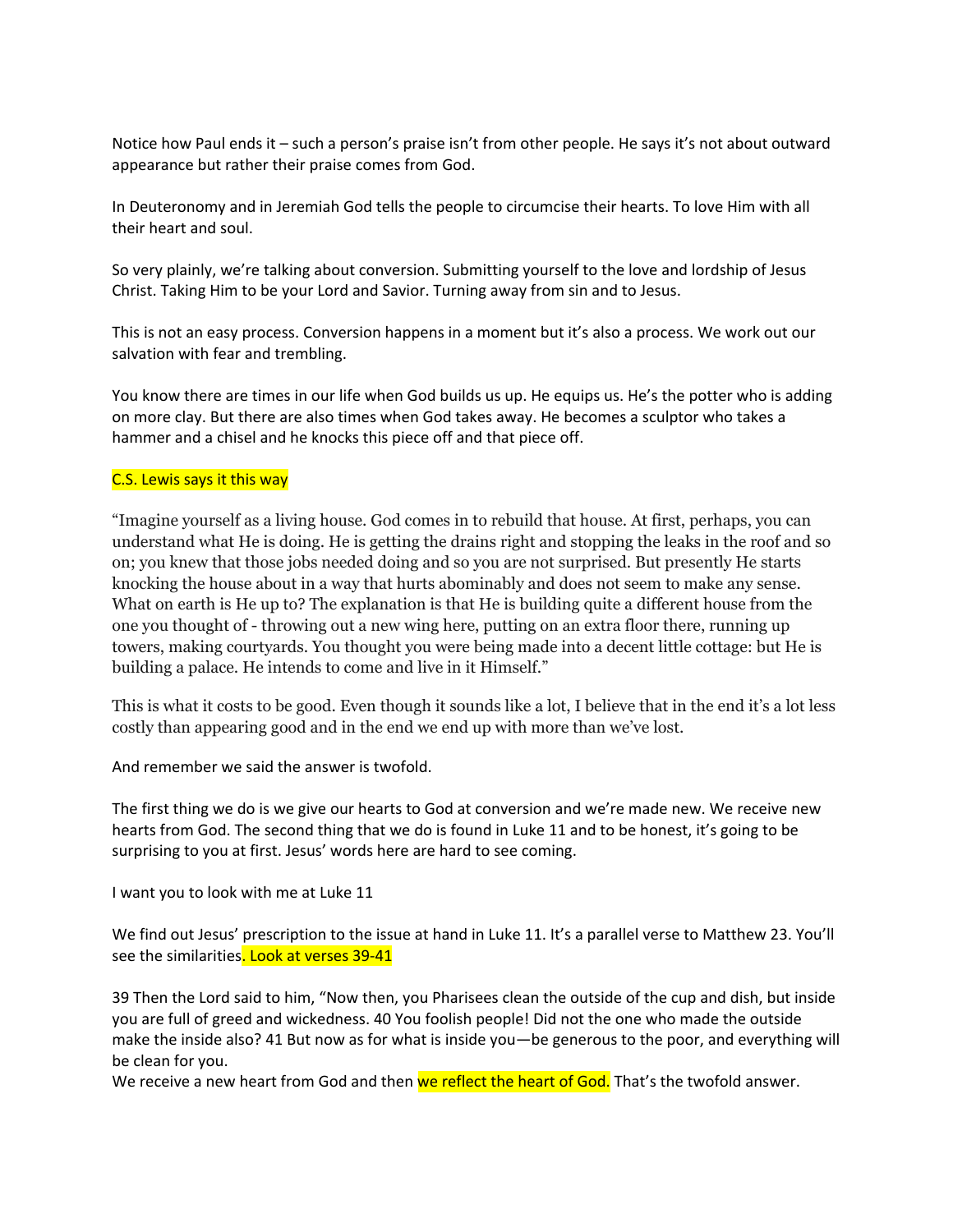Jesus says as for what is inside you – be generous to the poor, and everything will be clean for you. The Greek there looks something closer to "Give the inside as alms." I like the NRSV translation a little more for understanding this verse.

 $141$  So give for alms those things that are within."

Now this has double meaning. Give the inside of the cup and dish to those who are in need. Right? So, give food and drink to the hungry and the thirsty. But Jesus has demonstrated that the inside of the cup is also the soul of the man. It's our being. So what else is Jesus saying? Be so compassionate towards those that have less that it moves you to action. Right? Because He doesn't just use the word mercy he uses the words alms which is mercy or compassion in action. It's literally giving to the impoverished BUT Jesus is saying this is something that starts from within. He's not talking about a purely external giving. It's not the action Jesus is concerned with. It's the heart that leads to action. Love the down and out. Live sacrificially towards those who go without. And not just financially, for some of us that's not an option. But Jesus calls us to give ourselves. Spend time with. Love. Teach. Care for. Share life with. And here's the hard part for me – if you have the heart of Jesus – wouldn't this come naturally?

You see the Pharisees were already really good at giving in order to be seen. Jesus says to give mercifully out of the heart.

If you want to truly be clean, you must receive a new heart from God and after you must continue to reflect the heart of God by caring for those who are in a lower position than you.

You can't read this book without seeing that God has an incredible amount of compassion for those who are suffering, for those who are neglected, for those who are on the fringes, and for those who have less. You can't read this book without realizing that our lives don't belong to us and they're no longer supposed to be lived the way the world lives them.

I have been convicted myself this past week of not doing enough to structure my life to make room for the people that God is burdened for. I don't make financial decisions based off the fact that people around me are hungry or people overseas are starving. I don't. I don't make plans for my schedule based around the fact that people need mentors, they need friends, they need solid relationships, and there are people in our communities that could use someone's time, love, and compassion. We've said before that the Body of Christ is called to help people find Shalom in the spiritual, personal, social, and material parts of their lives.

A Jewish work - the book of Tobit that was written 50 or more years before Jesus can also be found in the Catholic Bible and Jesus might've known about it. There's this passage that says

"Prayer with fasting is good, but better than both is almsgiving with righteousness. A little with righteousness is better than wealth with wrongdoing. It is better to give alms than to lay up gold. For almsgiving saves from death and purges away every sin. Those who give alms will enjoy a full life, but those who commit sin and do wrong are their own worst enemies. ([Tobit](https://biblia.com/bible/nasb95/Tobit%2012.8) 12:8)…

And Polycarp – a very early church father who sounds like a pokemon once wrote or the importance of almsgiving and lists it with things like faith, love, and unity.